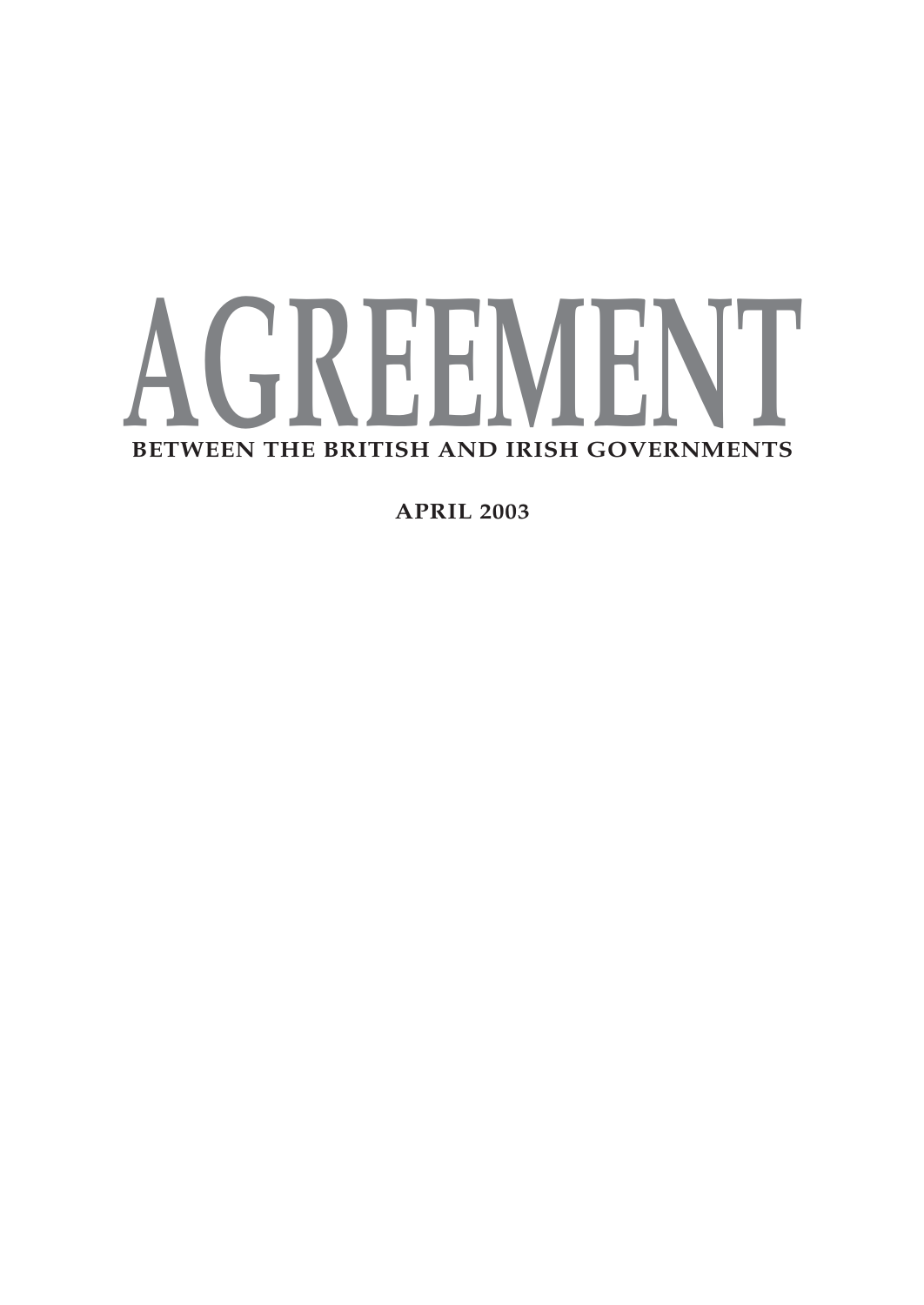## AGREEMENT BETWEEN THE BRITISH AND IRISH GOVERNMENTS

#### **MONITORING AND COMPLIANCE**

- 1. On account of the divisive legacies of the past and the deficit of mutual confidence between both communities, we now judge it necessary to build various safeguards and assurance mechanisms into the proposals set out in the Joint Declaration. These do not reflect a lack of confidence by the two Governments in the willingness of the various parties to meet their commitments. However, it is our judgement that, without such mechanisms, it will be impossible to generate the confidence which is required all round if we are to achieve the necessary outcomes. We accept that some parties will not be able to endorse these proposals, but the two Governments believe that they are essential to secure the future of the Agreement.
- 2. A new independent body will therefore be created that will monitor and report on the carrying out of the commitments relating to the ending of paramilitary activity and the programme of security normalisation, as set out in paragraphs 12-19 and Annex 1 of the Joint Declaration. It will also have a more general responsibility to consider claims by any party in the Assembly that another party is fundamentally in breach of requirements in the Declaration of Support or elsewhere in the Agreement. The body will have four members, two appointed by the British Government (including one from Northern Ireland) and one each by the Irish and US Governments. It will carry out its activities with a view to promoting public confidence and ensuring that any serious noncompliance with these acts of completion is identified and reported. The terms of reference of this independent body are outlined in the attached annex.
- 3. The following procedures will apply. Any incidents of non-compliance by any party will, in the normal course of events, be subject to either political exposure or, where appropriate, the process of law. However, with a view to further enhancing public confidence, the Governments recognise that it will also be important to consider other appropriate responses to non-compliance in the light of any reports on breaches by the Independent Monitoring Body. In this connection, the Governments propose that if the Independent Monitoring Body concluded, following its own inquiries, that there were good reasons to believe that a party or individual member of the Assembly was in breach, it would report its findings to the two Governments, making clear what action needed to be taken to remedy the breach and what measures, if any, it would be appropriate to apply. The Governments would initiate discussions in the Implementation Group to consider the action to be taken in response to the report. If the Implementation Group recommended that a motion be put before the Assembly, the Secretary of State would give notice requiring the motion to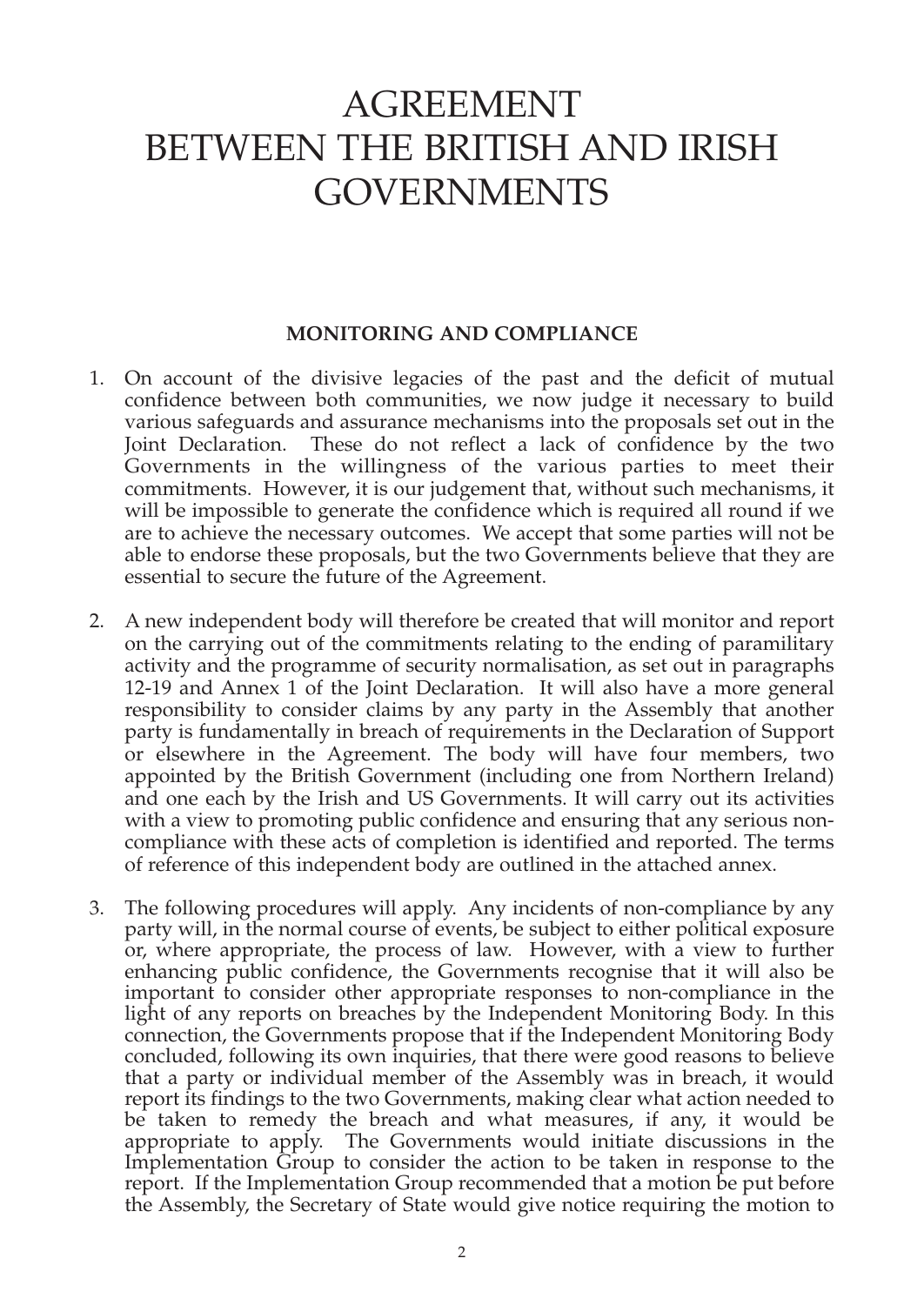be moved. Any motion put before the Assembly following the tabling of a report would be subject to decision on a cross-community basis. Where such a motion failed to attract cross-community support, or where the Implementation Group had failed to agree a course of action, it would be a matter for the British Government, in consultation with the Irish Government and the parties, to resolve the matter in a manner consistent with the report of the Independent Monitoring Body. The British Government would envisage amending the Northern Ireland Act 1998 to enable a variety of responses appropriate to the gravity of the breach in question, including motions of censure, the withholding of allowances, temporary suspension from participation in the Agreement's institutions or, in the most serious cases, exclusion for varying periods, to be made.